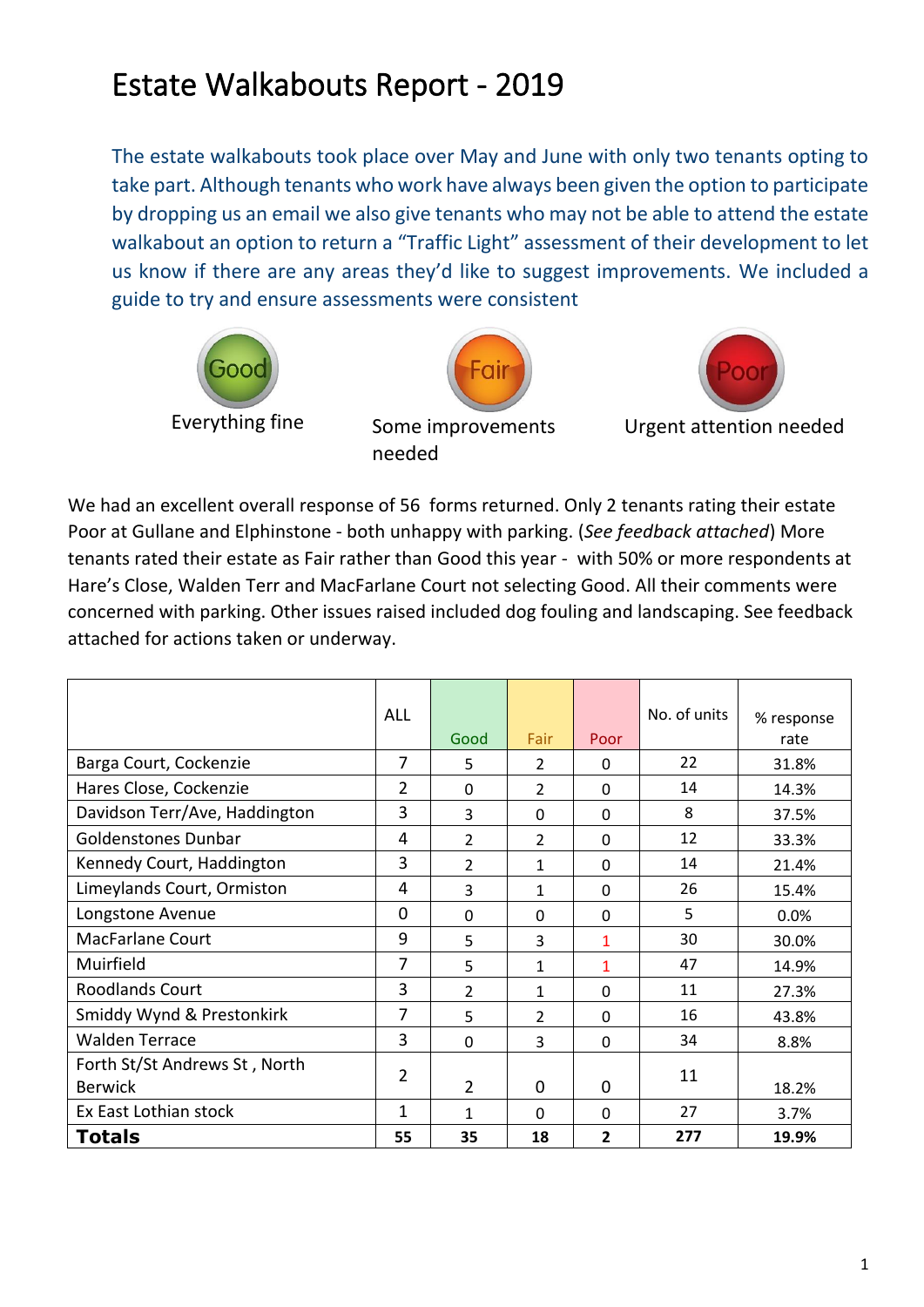

FEEDBACK

Some requests are out with the company's control, for example speed bumps and recycling bins but we received some very useful feedback.

## **Estate Management Walkabout Feedback**

| <b>Barga Court, Cockenzie</b><br><b>Issues Identified</b>  | <b>Action Taken/Response to</b><br><b>Tenants</b>                                                                                                                                         |
|------------------------------------------------------------|-------------------------------------------------------------------------------------------------------------------------------------------------------------------------------------------|
| Communal Garden $14-17$ - dog foul in the area             | Letter to all with use of the<br>area.                                                                                                                                                    |
| Communal Garden 14-17 - shopping trolley left              | Letter to all with use of the<br>area. (Owner of the trolley<br>found)                                                                                                                    |
| <b>Repairs/Maintenance Identified</b>                      |                                                                                                                                                                                           |
| Gutters requiring clearing throughout the development.     | Work complete                                                                                                                                                                             |
| Communal Garden Gate between 7 & 8 - hinge has             | Can be reported to Novus by                                                                                                                                                               |
| dropped causing the gate to catch.                         | the tenants                                                                                                                                                                               |
| <b>Suggestions/requests</b>                                |                                                                                                                                                                                           |
| Can Tivoli take on the cutting of the hedges to rear of No | Passed to Tivoli to bring this                                                                                                                                                            |
| 1/2/3?                                                     | area back into the maintenance<br>plan                                                                                                                                                    |
| Can Tivoli prune the young shoots from the lower half of   | Comments passed to Tivoli                                                                                                                                                                 |
| the tree trunks for the benefit of the tree?               |                                                                                                                                                                                           |
| <b>Rate my Estate Feedback</b>                             |                                                                                                                                                                                           |
| Tenant comment: Dog fouling around the new bench area.     | There was no evidence of dog<br>foul around the bench area at<br>the time of the walkabout.<br>However we would ask that we<br>are contacted again should this<br>continue to be an issue |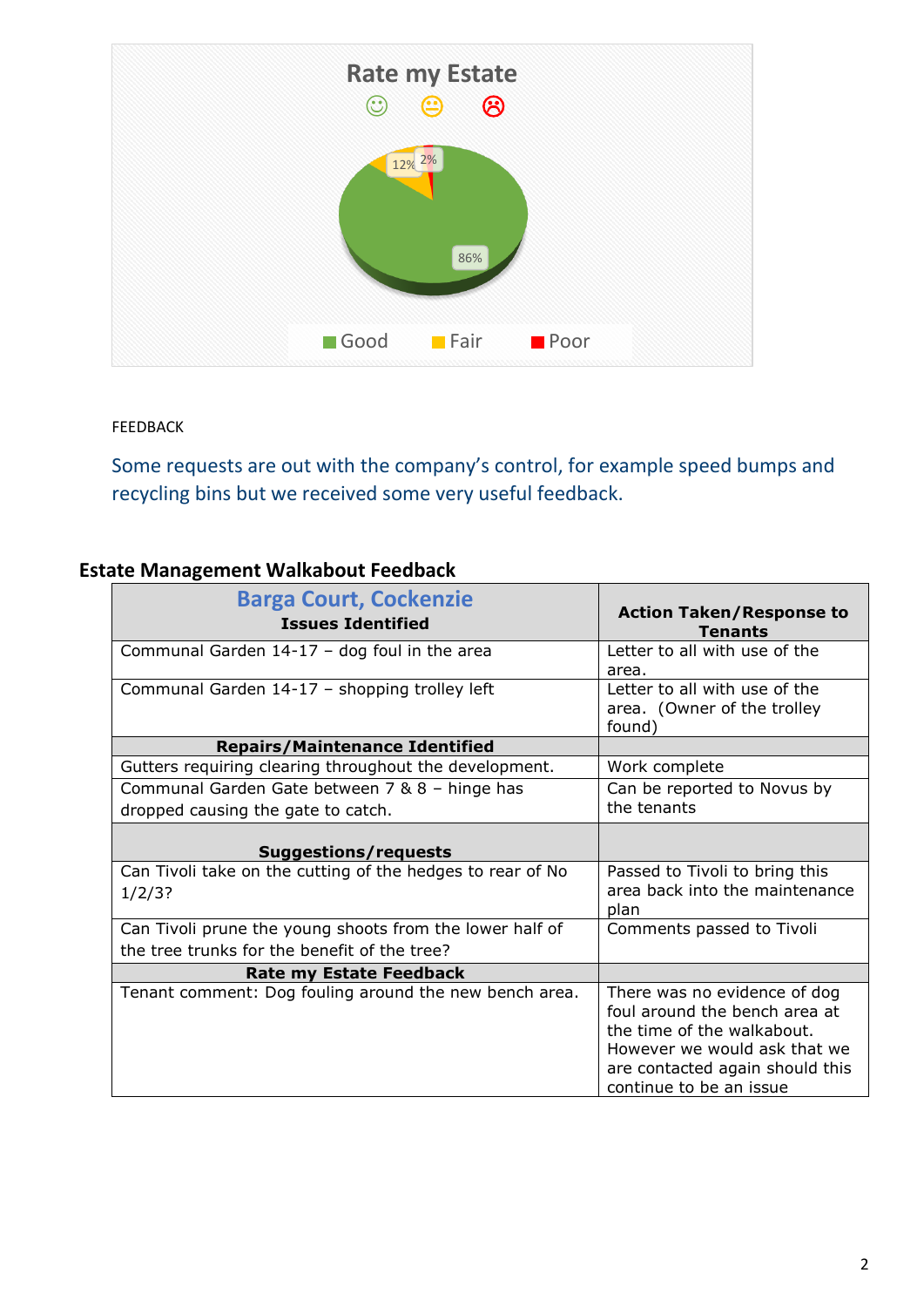| <b>Davidson Place, Haddington</b><br><b>Tenancy Issues Identified</b>             | <b>Action Taken/Response to</b><br><b>Tenants</b>                                                                                                |
|-----------------------------------------------------------------------------------|--------------------------------------------------------------------------------------------------------------------------------------------------|
| Davidson Place – personal items in the stairwell                                  | Tenant(s) of whom these items<br>belong, are to remove any<br>personal items and/or                                                              |
|                                                                                   | decorations from the stair well<br>with immediate effect.                                                                                        |
| Davidson Terrace - personal items in the stairwell                                | Tenant(s) of whom these items<br>belong, are to remove any<br>personal items and/or<br>decorations from the stair well<br>with immediate effect. |
| <b>Repairs/Maintenance Identified</b>                                             |                                                                                                                                                  |
| Davidson Place - Car Park hedges require trimming.                                | Passed to Tivoli                                                                                                                                 |
| Davidson Place - Guttering above main entrance requires<br>clearing.              | Can be reported to Novus by the<br>tenants                                                                                                       |
| Davidson Place - Communal path along the gable end<br>needs moss cleared.         | Passed to Tivoli                                                                                                                                 |
| Davidson Terrace - Guttering to the left of main entrance<br>leaking at the join. | Reported to Novus                                                                                                                                |

| <b>Goldenstones, Dunbar</b><br><b>Issues Identified</b>          | <b>Action Taken/Response to Tenants</b>                                                                                                                                   |
|------------------------------------------------------------------|---------------------------------------------------------------------------------------------------------------------------------------------------------------------------|
| Six overgrown and/or untidy gardens identified.                  | Letter sent to each tenant identifying work<br>to be undertaken.                                                                                                          |
| Communal Garden: planted area has become<br>overgrown and weedy. | Needs to be weeded and kept maintained<br>by the tenants who took on this small plot.                                                                                     |
|                                                                  | If however it would be preferred for the<br>management of this area to be taken back<br>on by Tivoli please do let me know. Tenant<br>has since brought it up to standard |
| <b>Repairs/Maintenances Identified</b>                           |                                                                                                                                                                           |
| Gutter clearing work to front and rear of<br>properties required | Work complete                                                                                                                                                             |
| Ridge Cap missing on the gable end.                              | <b>Work Complete</b>                                                                                                                                                      |
| Communal Garden Gate - requires repair work.                     | <b>Work Complete</b>                                                                                                                                                      |
| <b>Rate my Estate Feedback</b>                                   |                                                                                                                                                                           |
| Tenant suggestion: Designated parking for                        | Parking in general is a problem for many                                                                                                                                  |
| residents only.                                                  | developments and so we will continue to<br>ask our tenants to park considerately.                                                                                         |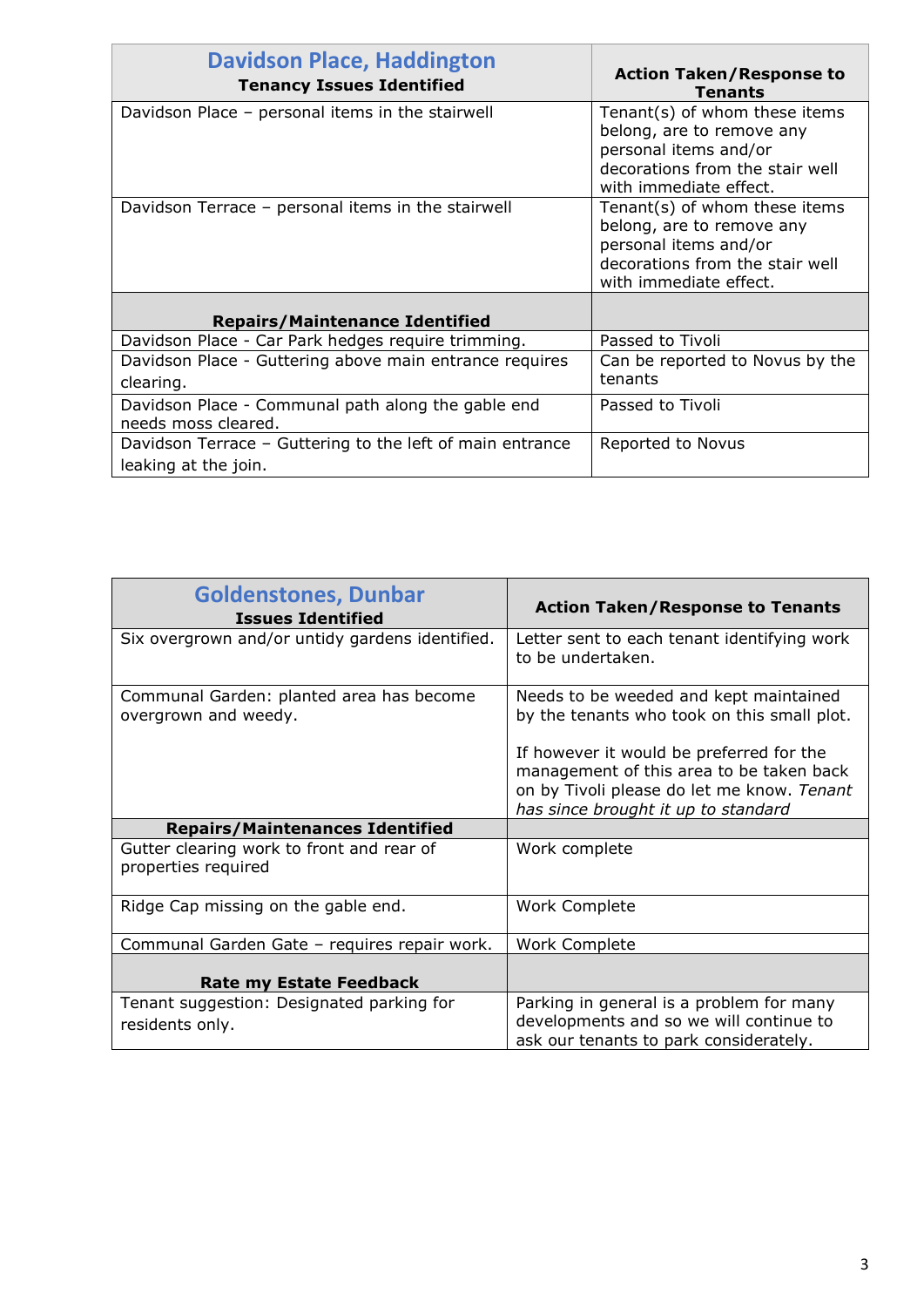| <b>MacFarlane Court, Elphinstone</b><br><b>Issues Identified</b>                                            | <b>Action Taken/Response to</b><br><b>Tenants</b>                               |
|-------------------------------------------------------------------------------------------------------------|---------------------------------------------------------------------------------|
| Three overgrown and/or untidy gardens identified.                                                           | Letter sent to each tenant<br>identifying work to be<br>undertaken.             |
| Small green areas appear unkept and strip of grass to the<br>left of development entrance has not been cut. | Passed to Tivoli                                                                |
| <b>Repairs/Maintenance Identified</b>                                                                       |                                                                                 |
| No 11-14 - side gate to be repaired and latch replaced                                                      | Reported to Novus                                                               |
| No 19-20 - side gate to be repaired, rehung and any required                                                | Reported to Novus                                                               |
| ironmongery replaced.                                                                                       |                                                                                 |
| <b>Rate my Estate Feedback</b>                                                                              |                                                                                 |
| 3 tenants have commented on vehicles being parked                                                           | Letter sent to all in                                                           |
| inconsiderately and on footpaths causing difficulties for other                                             | <b>MacFarlane Court</b>                                                         |
| residents and pavement users.                                                                               |                                                                                 |
| Tenants comment: There are speeding vehicles in and out of<br>the development.                              | Letter sent to all in<br>MacFarlane Court                                       |
| Tenants comment: Woodwork on the outside of houses<br>peeling/tarnished/faded.                              | External painting program in<br>place for 2019 -2020                            |
| Tenant suggestion: Small bench within playpark area.                                                        | This suggestion has been<br>noted and will be put forward<br>for consideration. |

| <b>Limeylands, Ormiston</b>                                                                                  | <b>Action Taken/Response to Tenants</b>                                                                                                                                                                                                                                                                                                         |
|--------------------------------------------------------------------------------------------------------------|-------------------------------------------------------------------------------------------------------------------------------------------------------------------------------------------------------------------------------------------------------------------------------------------------------------------------------------------------|
| <b>Issues Identified</b>                                                                                     |                                                                                                                                                                                                                                                                                                                                                 |
| Four overgrown and/or untidy gardens identified                                                              | Letter sent to each tenant identifying work<br>to be undertaken.                                                                                                                                                                                                                                                                                |
| Signs of two properties using the front garden as<br>an unauthorised driveway                                | These tenants will be contacted separately<br>on this matter.                                                                                                                                                                                                                                                                                   |
| Block 13-16 - Dog foul in the communal garden<br>& disused items lying at store cupboards                    | Tenant(s) of whom these items belong to<br>are to have them removed without delay<br>and to are to no longer allow their dog to<br>foul in the communal area.                                                                                                                                                                                   |
| Block 17-20 - Disused items and rubbish lying at<br>the store cupboards and to the front of the<br>building. | Tenant(s) of whom these items belong to<br>are to have them removed without delay.                                                                                                                                                                                                                                                              |
| <b>Repairs/Maintenances Identified</b>                                                                       |                                                                                                                                                                                                                                                                                                                                                 |
| No $9$ – Roof tile edging cap missing on the gable<br>end                                                    | Reported to Novus                                                                                                                                                                                                                                                                                                                               |
| No 13-16 - Guttering to be clear to the rear                                                                 | Reported to Novus                                                                                                                                                                                                                                                                                                                               |
| No 22/26 - Guttering to be clear to the rear                                                                 | Reported to Novus                                                                                                                                                                                                                                                                                                                               |
| <b>Rate my Estate Feedback</b>                                                                               |                                                                                                                                                                                                                                                                                                                                                 |
| Tenant suggestion: Signs to be put up about dog<br>fouling, litter and parking.                              | At the time of the walkabout there was<br>nothing visible in terms of dog fouling and<br>littering in the common areas but we<br>would ask that we are contacted again<br>should this continue to be an issue.<br>Parking in general is a problem for many<br>developments and so we will continue to<br>ask our tenants to park considerately. |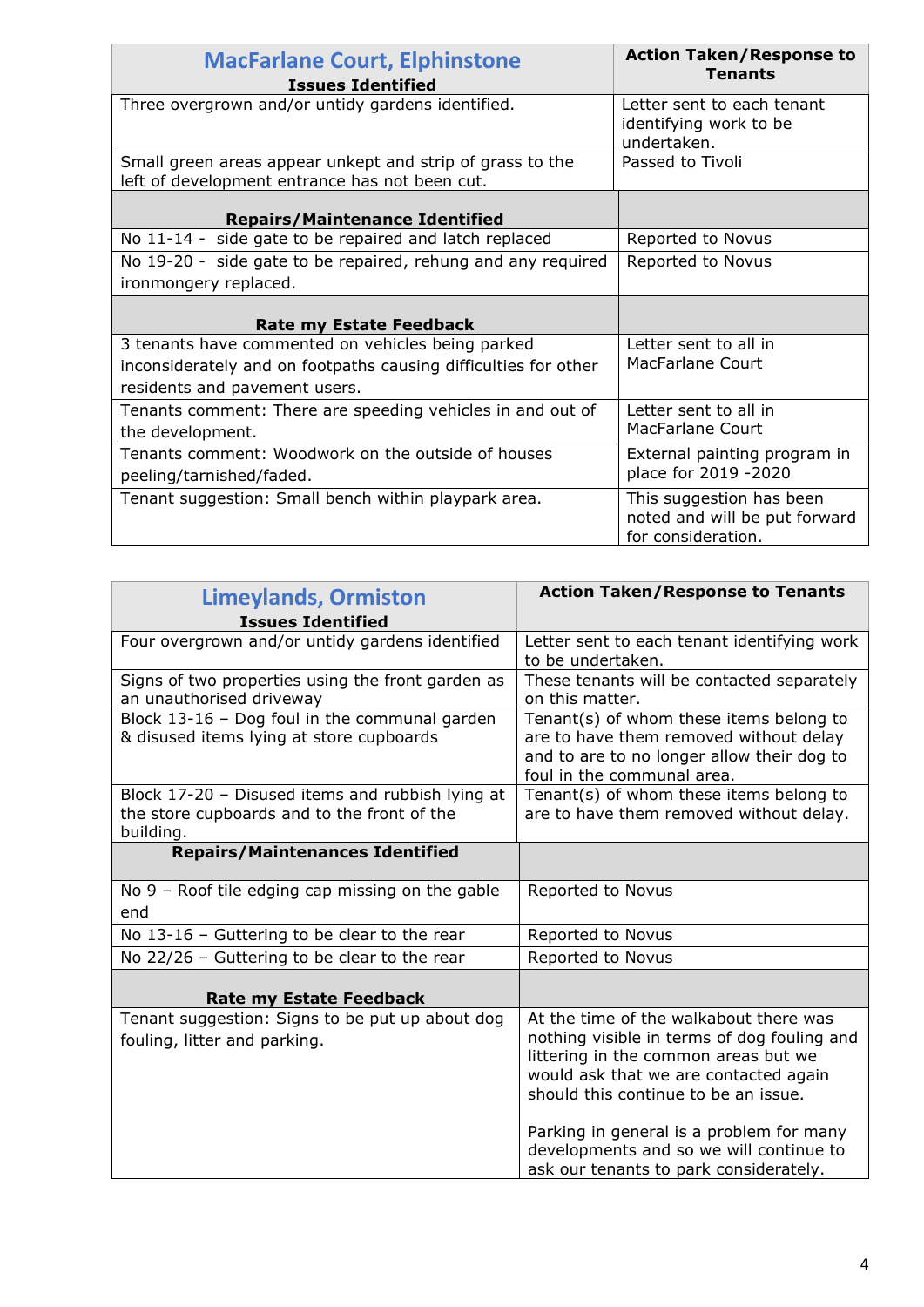| <b>Walden Pl/Terr, Gifford</b>                     | <b>Action Taken/Response to Tenants</b>                                                      |
|----------------------------------------------------|----------------------------------------------------------------------------------------------|
| <b>Issues Identified</b>                           |                                                                                              |
| Four overgrown and/or untidy gardens<br>identified | Letter sent to each tenant identifing work to<br>be undertaken.                              |
| Walden Place Car Park -                            | Owner has been contacted and vehicle is to be                                                |
| Abandoned/Damaged vehicle in the carpark           | removed.                                                                                     |
| <b>Repairs/Maintenance Identified</b>              |                                                                                              |
| Communal gate at the gable of No32/33              |                                                                                              |
| requires repair/latch replaced                     |                                                                                              |
| Communal gate at the gable of No36/37              | Can be reported to Novus by the tenants                                                      |
| requires new latch                                 |                                                                                              |
|                                                    |                                                                                              |
| Rate my Estate Feedback -                          |                                                                                              |
| Tenant comment: Grass is being cut to a            | Raised with Tivoli for improvement.                                                          |
| poor standard.                                     |                                                                                              |
| Tenant suggestion: Additional parking<br>required. | Parking is an ongoing issue, however Homes<br>for Life would not be in a position to provide |
|                                                    | additional parking and can only continue to                                                  |
|                                                    | ask our tenants to park considerately and to                                                 |
|                                                    | restrict parking to only 1 vehicle on the                                                    |
|                                                    | development.                                                                                 |
| Tenant suggestion: Dog waste bins required.        | This has been raised with East Lothian                                                       |
|                                                    | Council, Landscape and Country Side Team                                                     |
|                                                    | who have advised they do not currently have                                                  |
|                                                    | the budget for the provision of additional bins.                                             |

| <b>Roodlands Court, Haddington</b><br><b>Tenancy Issues Identified</b> | <b>Action Taken/Response to Tenants</b>                                                                                                                                                         |
|------------------------------------------------------------------------|-------------------------------------------------------------------------------------------------------------------------------------------------------------------------------------------------|
| Three overgrown and/or untidy gardens identified                       | Letter sent to each tenant identifying<br>work to be undertaken.                                                                                                                                |
| Rate my Estate Feedback -                                              |                                                                                                                                                                                                 |
| Tenant comment: Some storage issues with<br>bins/recycling             | Homes for Life Housing Partnership<br>would be happy to understand more<br>about the difficulties with storage of bins<br>and recycling containers and also of any<br>suggestions you may have. |

| <b>Muirfield Drive / Muirfield Gardens</b><br><b>Issues Identified</b> | <b>Action Taken/Response to</b><br><b>Tenants</b>                                  |
|------------------------------------------------------------------------|------------------------------------------------------------------------------------|
| Seven overgrown and/or untidy gardens identified.                      | Estate management card issued to<br>each tenant identify work to be<br>undertaken. |
| <b>Repairs/Maintenance Identified</b>                                  |                                                                                    |
| Communal & Open space grass cutting and hedge                          | Enquires made with Tivoli and                                                      |
| trimming appears to be behind schedule.                                | works are to be undertaken.                                                        |
| 3-4 Muirfield Gardens - Short boundary fence to the                    | Passed to the Maintenance Officer                                                  |
| front post knocked loose.                                              |                                                                                    |
| 7-8 Muirfield Gardens - Gate latch keep missing on                     | Can be reported to Novus by                                                        |
| communal garden gate                                                   | the tenants                                                                        |
| 20's Block Muirfield Gardens - Gutter clearance to the                 | Can be reported to Novus by                                                        |
| front and rear of                                                      | the tenants                                                                        |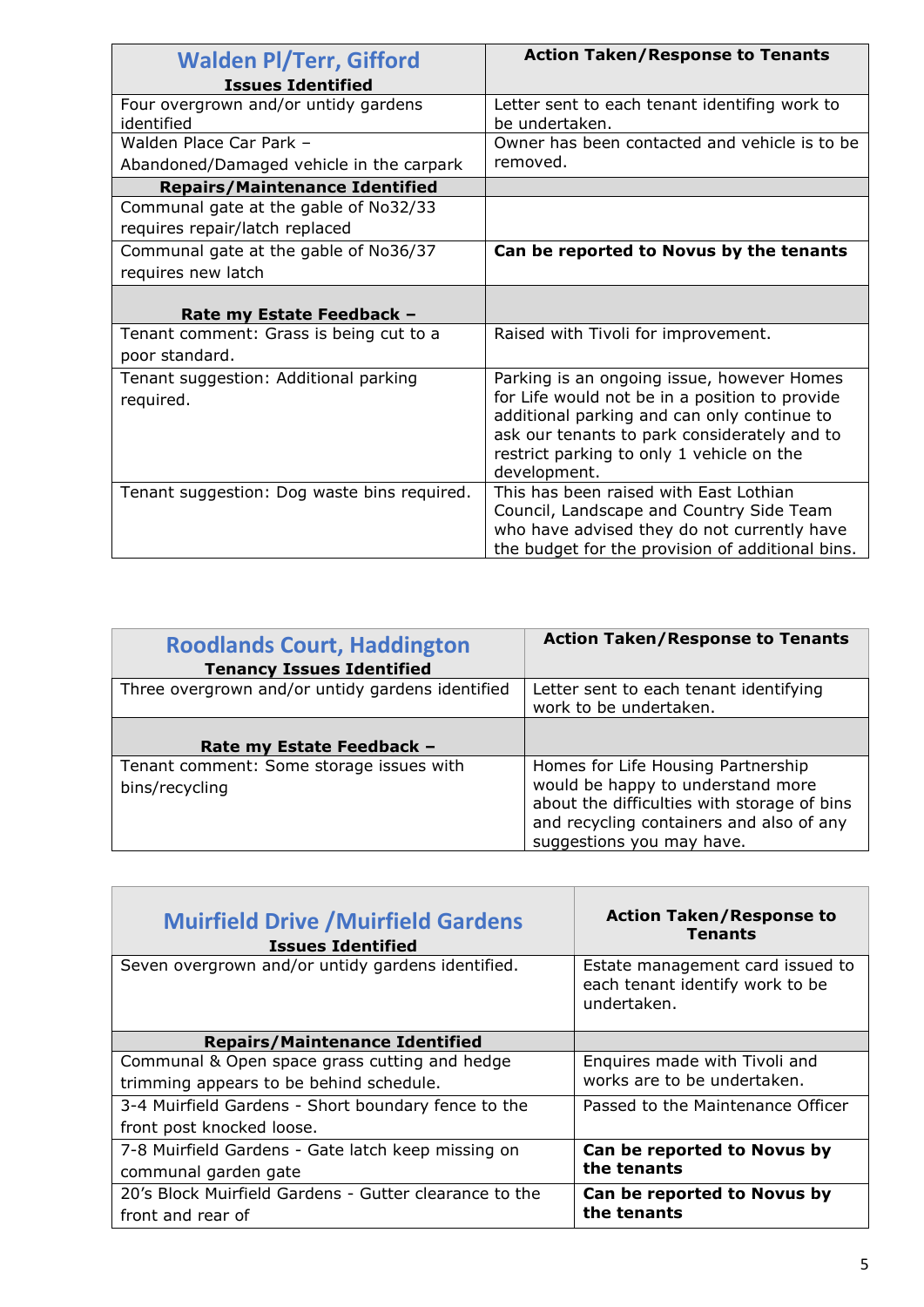| 30's Block Muirfield Gardens - panel on access point<br>under the stair has been loosed | Passed to the Maintenance Officer |
|-----------------------------------------------------------------------------------------|-----------------------------------|
| Playpark – small number of missing fencing boards                                       | Passed to the Maintenance Officer |
| 2 items of dumped rubbish in open space/tree line to                                    | Reported to Tivoli                |
| the rear of Muirfiled Gardens                                                           |                                   |
| Rate my Estate Feedback -                                                               |                                   |
|                                                                                         |                                   |
| On the whole pretty good however a lot of the gardens are                               | See above                         |
| untidy generally & only get attention when there is going to be                         |                                   |
| the "Walkabout" - Maybe you should do 'Walkabouts' more                                 |                                   |
| often                                                                                   |                                   |
|                                                                                         |                                   |

| Smiddy Wynd / Prestonkirk House /<br>Longstone Avenue, East Linton Issues<br><b>Identified</b>                                                                       | <b>Action Taken/Response to</b><br><b>Tenants</b>                                                                                                                                         |
|----------------------------------------------------------------------------------------------------------------------------------------------------------------------|-------------------------------------------------------------------------------------------------------------------------------------------------------------------------------------------|
| Prestonkirk House - Communal Garden.                                                                                                                                 | Tenant(s) of whom these items                                                                                                                                                             |
| Lengths of wood (dado rail?) and cardboard role<br>to be removed.                                                                                                    | belong to, are to have them<br>removed without delay.                                                                                                                                     |
| Dog foul on drying area grass.<br>$\bullet$                                                                                                                          | A follow up inspection has found<br>this has now been removed. If,<br>however this continues to be a<br>problem and you have any<br>information regarding the issue<br>please contact us. |
| <b>Smiddy Wynd</b>                                                                                                                                                   | Email to Tivoli to ask them to bring                                                                                                                                                      |
| Planted areas to the front of No 1 to 3 appear                                                                                                                       | these areas back into the                                                                                                                                                                 |
| upkept.                                                                                                                                                              | maintenance plan.                                                                                                                                                                         |
| <b>Repairs/Maintenance Identified</b>                                                                                                                                |                                                                                                                                                                                           |
| <b>Prestonkirk House</b><br>Ground floor - 3 bulbs to be replaced in wall<br>lights.<br>Painted wall in stair way up to Flat 3 will need<br>attention in the future. | Reported to Novus<br>Reported to Novus                                                                                                                                                    |
| <b>Smiddy Wynd</b>                                                                                                                                                   |                                                                                                                                                                                           |
| Wooden cap on roof vent requires                                                                                                                                     | Reported to Novus                                                                                                                                                                         |
| repair/replacement.<br>Wooden detail on gable end appears to be rotten<br>in the center.                                                                             | Reported to Novus                                                                                                                                                                         |
| <b>Rate my Estate Feedback</b>                                                                                                                                       |                                                                                                                                                                                           |
| Tenant comment: Communal areas & front door<br>requires re decoration                                                                                                | Passed to Maintenance Officer for<br>inspection.                                                                                                                                          |